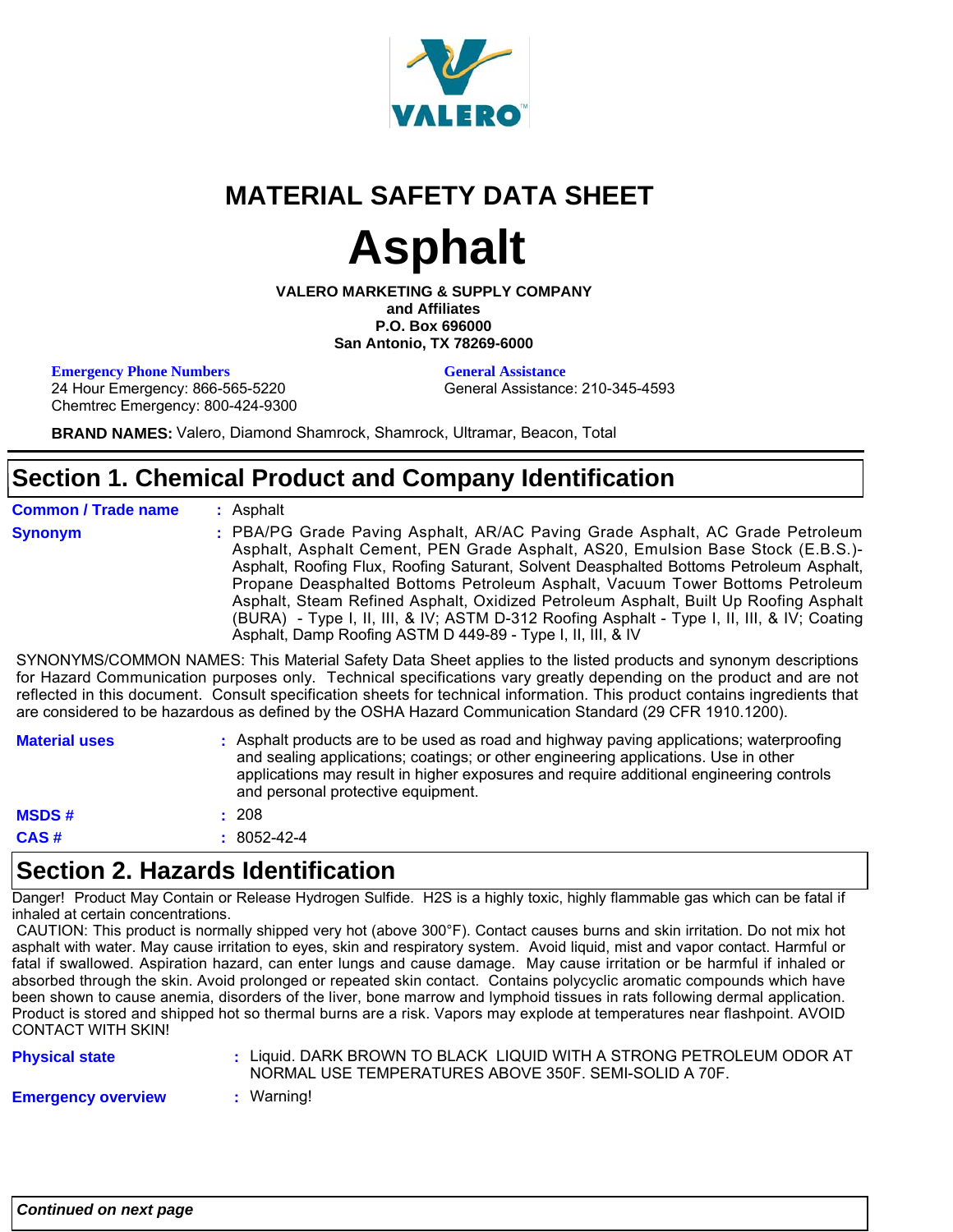| <b>Asphalt</b>                                               | Page: 2/12                                                                                                                                                                                                                                                                                                                                                                                                                                                                                                                                                                                        |
|--------------------------------------------------------------|---------------------------------------------------------------------------------------------------------------------------------------------------------------------------------------------------------------------------------------------------------------------------------------------------------------------------------------------------------------------------------------------------------------------------------------------------------------------------------------------------------------------------------------------------------------------------------------------------|
|                                                              | CAUSES SKIN IRRITATION.<br>CAUSES DAMAGE TO THE FOLLOWING ORGANS: RESPIRATORY TRACT, SKIN,<br>EYE, LENS OR CORNEA.<br>POSSIBLE CANCER HAZARD - CONTAINS MATERIAL WHICH MAY CAUSE<br>CANCER, BASED ON ANIMAL DATA.                                                                                                                                                                                                                                                                                                                                                                                 |
|                                                              | Avoid contact with eyes, skin and clothing. Wash thoroughly after handling. Risk of<br>cancer depends on duration and level of exposure.                                                                                                                                                                                                                                                                                                                                                                                                                                                          |
| <b>Routes of entry</b>                                       | Dermal contact. Eye contact. Inhalation. Ingestion.                                                                                                                                                                                                                                                                                                                                                                                                                                                                                                                                               |
| <b>Potential acute health effects</b>                        |                                                                                                                                                                                                                                                                                                                                                                                                                                                                                                                                                                                                   |
| <b>Eyes</b>                                                  | : This product is normally stored, shipped, or used hot (300 F to 375 F) and thermal burns<br>are a risk. At ambient temperature, may cause severe irritation, redness, tearing, blurred<br>vision and conjunctivitis.                                                                                                                                                                                                                                                                                                                                                                            |
| <b>Skin</b>                                                  | : This product is normally stored, shipped, or used hot (300° F to 375° F) and thermal<br>burns are a risk. Prolonged or repeated contact may cause moderate irritation, defatting<br>(cracking), redness, itching, inflammation, dermatitis and possible secondary infection.<br>Possible cancer hazard based on skin painting studies in laboratory animals. High<br>pressure skin injections are SERIOUS MEDICAL EMERGENCIES. Injury may not<br>appear serious at first. Within a few hours, tissues will become swollen, discolored and<br>extremely painful. See Notes to Physician section. |
| <b>Inhalation</b>                                            | Nasal and respiratory tract irritation, central nervous system effects including excitation,<br>euphoria, contracted eye pupils, dizziness, drowsiness, blurred vision, fatigue, nausea,<br>headache, loss of reflexes, tremors, convulsions, seizures, loss of consciousness, coma,<br>respiratory arrest and sudden death could occur as a result of long term and/or high<br>concentration exposure to vapors. May also cause anemia and irregular heart rhythm.                                                                                                                               |
| <b>Ingestion</b>                                             | This product may be harmful or fatal if swallowed. This product may cause nausea,<br>vomiting, diarrhea and restlessness. DO NOT INDUCE VOMITING. Aspiration into the<br>lungs can cause severe chemical pneumonitis or pulmonary edema/hemorrhage, which<br>can be fatal. May cause gastrointestinal disturbances. Symptoms may include irritation,<br>depression, vomiting and diarrhea. May cause harmful central nervous system effects,<br>similar to those listed under "inhalation".                                                                                                       |
| <b>Medical conditions</b><br>aggravated by over-<br>exposure | Preexisting eye, skin, heart and respiratory disorders may be aggravated by exposure to<br>this product. Skin contact may aggravate existing dermatitis.                                                                                                                                                                                                                                                                                                                                                                                                                                          |
| <b>Over-exposure</b><br>signs/symptoms                       | Nasal and respiratory tract irritation, central nervous system effects including excitation,<br>euphoria, contracted eye pupils, dizziness, drowsiness, blurred vision, fatigue, nausea,<br>headache, loss of reflexes, tremors, convulsions, seizures, loss of consciousness, coma,<br>respiratory arrest or sudden death could occur as a result of long term and/or high<br>concentration exposure to vapors. May also cause anemia and irregular heart rhythm.                                                                                                                                |

**See toxicological information (section 11)**

### **Section 3. Composition, information on ingredients**

| <b>Name</b>                            | <b>CAS number</b> | <b>Concentration (%)</b> |
|----------------------------------------|-------------------|--------------------------|
| Asphalt                                | 8052-42-4         | $0 - 100$                |
| Asphalt (oxidized)                     | 64742-93-4        | $0 - 100$                |
| Vacuum Tower Bottoms                   | 64741-56-6        | $0 - 100$                |
| Distillates, petroleum residues vacuum | 68955-27-1        | $0 - 15$                 |
| Polycyclic Aromatic Hydrocarbons       | 130498-29-2       | < 0.1                    |
| Hydrogen Sulfide                       | 7783-06-4         | < 0.1                    |

### **Section 4. First Aid Measures**

#### **Eye contact :**

Flush immediately with large amounts of water for at least 15 minutes. Eyelids should be held away from the eyeball to ensure thorough rinsing. Seek medical advice if pain or redness continues.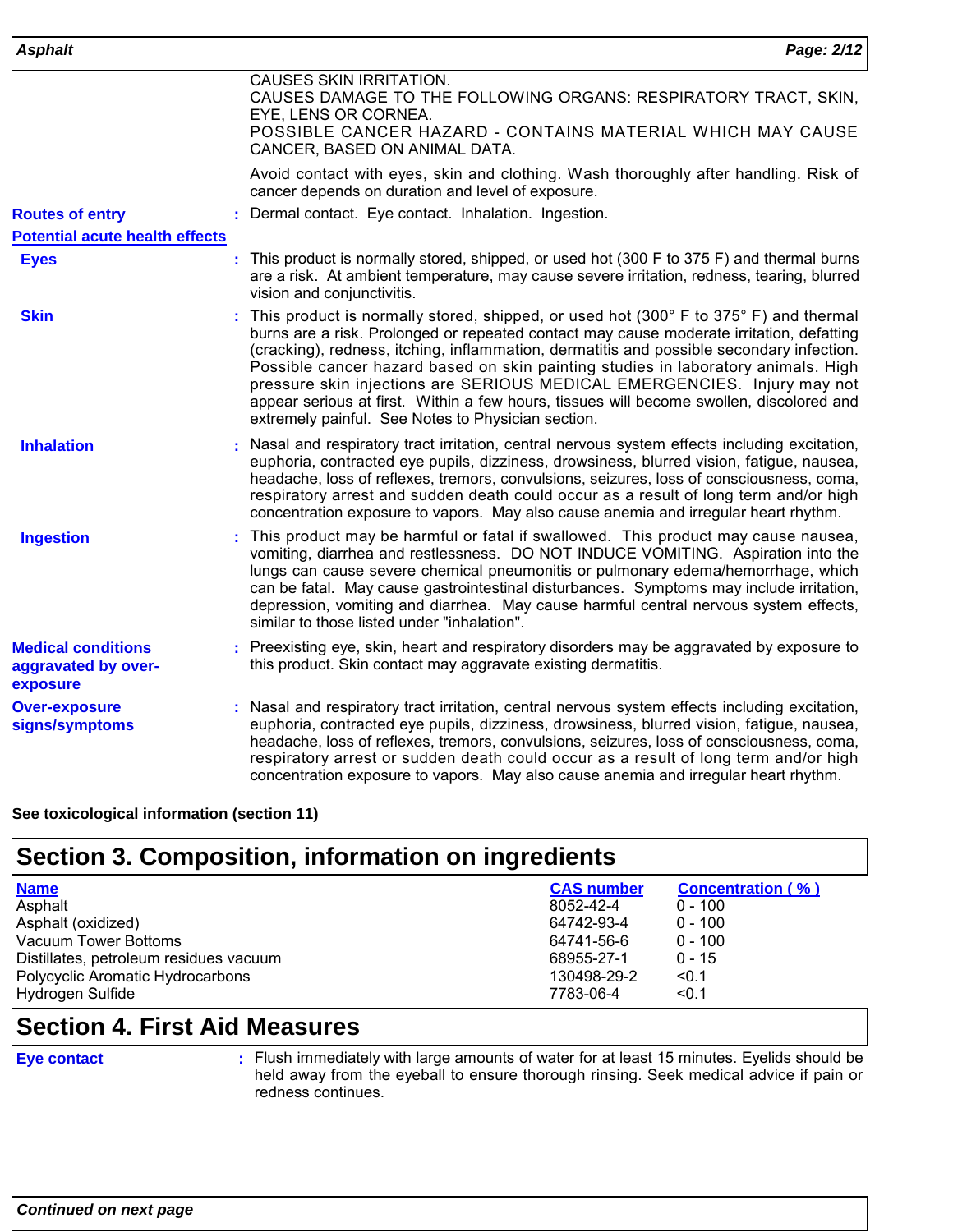| <b>Asphalt</b>                    | Page: 3/12                                                                                                                                                                                                                                                                                                                                                                                                                                                                                                                                                                                                                                                                                                                                                                                                                                                                                                                                                                                                                                                                                 |
|-----------------------------------|--------------------------------------------------------------------------------------------------------------------------------------------------------------------------------------------------------------------------------------------------------------------------------------------------------------------------------------------------------------------------------------------------------------------------------------------------------------------------------------------------------------------------------------------------------------------------------------------------------------------------------------------------------------------------------------------------------------------------------------------------------------------------------------------------------------------------------------------------------------------------------------------------------------------------------------------------------------------------------------------------------------------------------------------------------------------------------------------|
| <b>Skin contact</b>               | : Immediately contact physician for thermal burns. In case of skin contact with hot<br>product, immediately immerse or drench the affected area in water to assist cooling. Get<br>medical attention. Remove contaminated clothing promptly and launder before reuse.<br>Contaminated leather goods should be discarded. If irritation persists or symptoms<br>described in the MSDS develop, seek medical attention. High pressure skin injections<br>are SERIOUS MEDICAL EMERGENCIES. Get immediate medical attention.                                                                                                                                                                                                                                                                                                                                                                                                                                                                                                                                                                   |
| <b>Inhalation</b>                 | : Remove to fresh air. If breathing is difficult, ensure clear airway and administer oxygen.<br>If not breathing, apply artificial respiration or cardiopulmonary resuscitation. Keep<br>person warm, quiet and get medical attention.                                                                                                                                                                                                                                                                                                                                                                                                                                                                                                                                                                                                                                                                                                                                                                                                                                                     |
| <b>Ingestion</b>                  | : Never give anything by mouth to an unconscious person. DO NOT induce vomiting.<br>Aspiration of material into the lungs due to vomiting can cause chemical pneumonitis<br>which can be fatal. Give vegetable oil or charcoal slurry to retard absorption. If<br>spontaneous vomiting occurs, keep head below hips to prevent aspiration of liquid into<br>lungs and monitor for breathing difficulty. SEEK IMMEDIATE MEDICAL ATTENTION.<br>Keep person warm and quiet.                                                                                                                                                                                                                                                                                                                                                                                                                                                                                                                                                                                                                   |
| <b>Notes to physician</b>         | : In case of ingestion, gastric lavage with activated charcoal can be used promptly to<br>prevent absorption. Consideration should be given to the use of an intratracheal tube, to<br>prevent aspiration. Irregular heart beat may occur, use of adrenalin is not advisable.<br>Individuals intoxicated by the product should be hospitalized immediately, with acute and<br>continuing attention to neurological and cardiopulmonary function. Positive pressure<br>ventilation may be necessary. After the initial episode, individuals should be monitored<br>for changes in blood variables and the delayed appearance of pulmonary edema and<br>chemical pneumonitis. Such patients should be monitored for several days or weeks for<br>delayed effects, including bone marrow toxicity, hepatic and renal impairment.<br>Individuals with chronic pulmonary disease will be more seriously impaired, and recovery<br>from inhalation exposure may be complicated. In case of skin injection, prompt<br>debridement of the wound is necessary to minimize necrosis and tissue loss. |
| <b>Protection of first-aiders</b> | : No action shall be taken involving any personal risk or without suitable training. If it is<br>suspected that fumes are still present, the rescuer should wear an appropriate mask or<br>self-contained breathing apparatus. It may be dangerous to the person providing aid to<br>give mouth-to-mouth resuscitation. Wash contaminated clothing thoroughly with water<br>before removing it, or wear gloves.                                                                                                                                                                                                                                                                                                                                                                                                                                                                                                                                                                                                                                                                            |

# **Section 5. Fire Fighting Measures**

| <b>Flammability of the product</b>                                   | : May ignite at temperatures near flashpoint.                                                                                                                                                              |
|----------------------------------------------------------------------|------------------------------------------------------------------------------------------------------------------------------------------------------------------------------------------------------------|
| <b>Auto-ignition temperature</b>                                     | : $>315.6^{\circ}$ C (600.1°F)                                                                                                                                                                             |
| <b>Flash point</b>                                                   | : Closed cup: $>176.7^{\circ}$ C (350.1°F).                                                                                                                                                                |
| <b>Flammable limits</b>                                              | : Lower: 0.9% Upper: 7%                                                                                                                                                                                    |
| <b>Products of combustion</b>                                        | : Combustion may produce carbon monoxide, carbon dioxide and reactive hydrocarbons<br>(aldehydes, aromatics, etc.) compounds, nitrogen oxides, sulfur oxides, particulate<br>matter, and hydrogen sulfide. |
| Fire hazards in the presence :<br>of various substances              |                                                                                                                                                                                                            |
| <b>Explosion hazards in the</b><br>presence of various<br>substances | ÷                                                                                                                                                                                                          |
| <b>Fire-fighting media and instructions</b>                          |                                                                                                                                                                                                            |
| <b>Extinguishing media</b>                                           |                                                                                                                                                                                                            |
| <b>Suitable</b><br><b>Not suitable</b>                               | : Use an extinguishing agent suitable for the surrounding fire.<br>: The use of directly applied water is usually not recommended.                                                                         |
|                                                                      | Promptly isolate the scene by removing all persons from the vicinity of the incident if<br>there is a fire. No action shall be taken involving any personal risk or without suitable<br>training.          |
|                                                                      | In a fire or if heated, a pressure increase will occur and the container may burst.                                                                                                                        |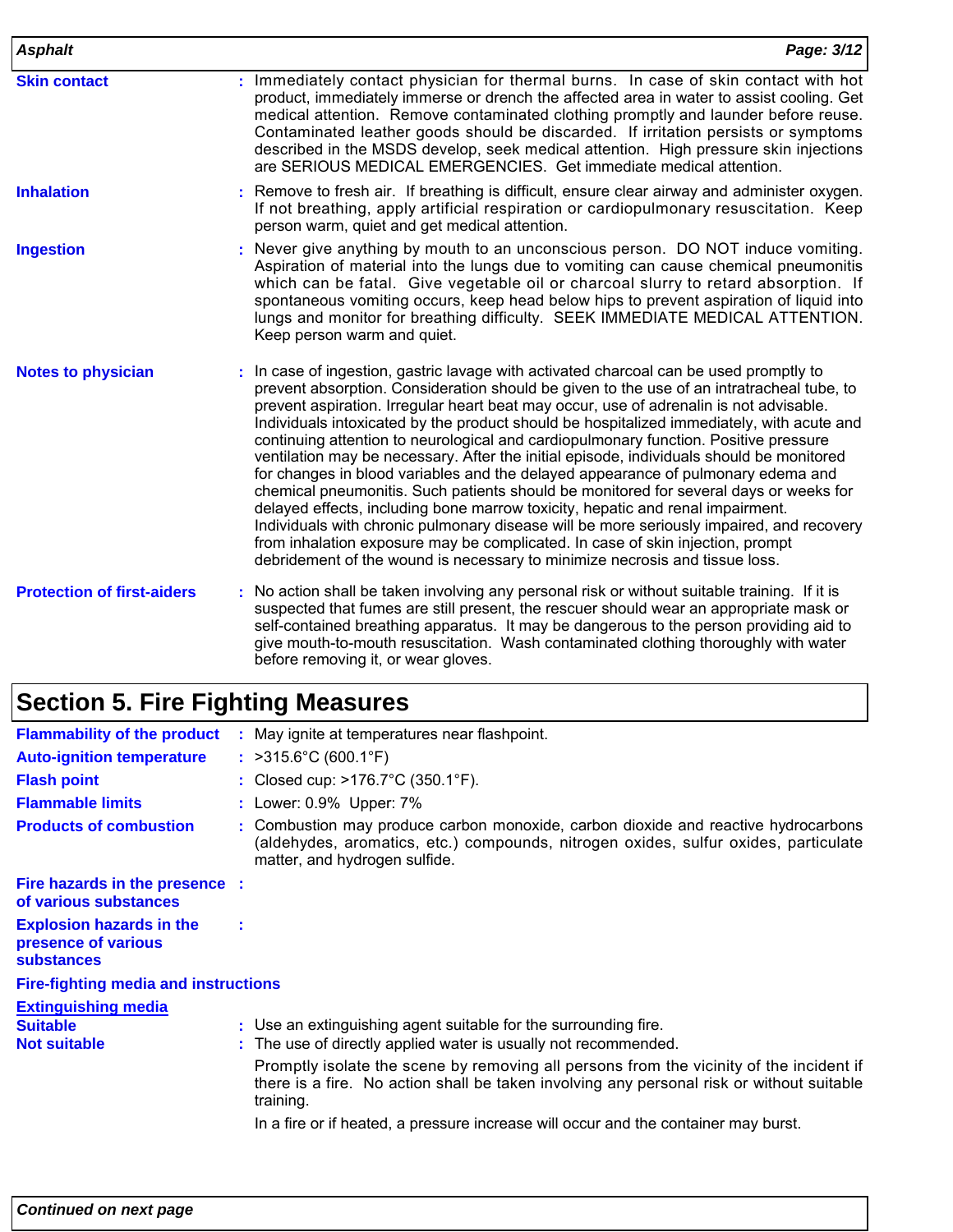| <b>Asphalt</b>                                               | Page: 4/12                                                                                                                                                                                                                                                                                                                                                                                                                                                                                                                                                                                                                                                                                                                                                                                                                                                                                                                                                                                                                                                                                                                                      |
|--------------------------------------------------------------|-------------------------------------------------------------------------------------------------------------------------------------------------------------------------------------------------------------------------------------------------------------------------------------------------------------------------------------------------------------------------------------------------------------------------------------------------------------------------------------------------------------------------------------------------------------------------------------------------------------------------------------------------------------------------------------------------------------------------------------------------------------------------------------------------------------------------------------------------------------------------------------------------------------------------------------------------------------------------------------------------------------------------------------------------------------------------------------------------------------------------------------------------|
| <b>Special protective</b><br>equipment for fire-<br>fighters | Dangerous when exposed to heat or flame. Vapors may form flammable or explosive<br>mixtures at elevated temperatures. Vapor or gas may spread to distant ignition<br>sources (pilot lights, welding equipment, electrical equipment, etc.) and flash back.<br>Vapors may accumulate in low areas. Vapors may concentrate in confined areas.<br>Flowing product can be ignited by self generated static electricity. Use adequate<br>bonding and grounding to prevent static buildup. Runoff to sewer may cause fire or<br>explosion hazard. Containers may explode in heat of fire. Irritating or toxic substances<br>may be emitted upon thermal decomposition. For fires involving this material, do not<br>enter any enclosed or confined space without proper protective equipment, which<br>should include NIOSH approved self-contained breathing apparatus with full face mask.<br>Clothing, rags or similar organic material contaminated with this product and stored in a<br>closed space may udergo spontaneous combustion. Transfer to and from commonly<br>bonded and grounded containers.                                         |
| <b>Special remarks on fire</b><br>hazards                    | When heated above its flash point, this material will release flammable vapors which, if<br>٠<br>exposed to a source of ignition, can burn in the open or be explosive in confined spaces.<br>Mists or sprays may be flammable at temperatures below the normal flash point. Dry<br>chemical, halon carbon dioxide are the preferred extinguishing media. Foam and water<br>fog are effective but can cause frothing. Big fires, such as tank fires, should be fought<br>with caution. If the burning liquid is 200F or hotter, the use of water, water spray, or foam<br>can cause frothing and even sudden boilover of the tank, endangering the lives of<br>personnel such as firefighters. If possible, pump the contents from the tank and keep<br>adjoining structures cool with water. Water can be used to cool fire-exposed containers,<br>structures and to protect personnel. If a leak or spill has not ignited, ventilate area and<br>use water spray to disperse gas or vapor and to protect personnel attempting to stop a<br>leak. Use water to flush spills away from sources of ignition. Do not flush down public<br>sewers. |

### **Section 6. Accidental Release Measures**

#### **Personal precautions :**

: Immediately contact emergency personnel. Keep unnecessary personnel away. Use suitable protective equipment (section 8). Tanks, vessels or other confined spaces which have contained product should be freed of vapors before entering. The container should be checked to ensure a safe atmosphere before entry. Empty containers may contain toxic,flammable/combustible or explosive residues or vapors. Do not cut, grind, drill, weld or reuse empty containers that contained this product. Do not transfer this product to another container unless the container receiving the product is labeled with proper DOT shipping name, hazard class and other information that describes the product and its hazards.

**Environmental precautions :** Avoid dispersal of spilled material and runoff and contact with soil, waterways, drains and sewers. If facility or operation has an "oil or hazardous substance contingency plan", activate its procedures. Stay upwind and away from spill. Wear appropriate protective equipment including respiratory protection as conditions warrant. Do not enter or stay in area unless monitoring indicates that it is safe to do so. Isolate hazard area and restrict entry to emergency crew. Review Fire and Explosion Hazard Data before proceeding with clean up. Keep all sources of ignition (flames, smoking, flares, etc.) away from release. Contain spill in smallest possible area. Recover as much product as possible (e.g., by vacuuming). Stop leak if it can be done without risk. Use water spray to disperse vapors. Spilled material may be absorbed by an appropriate absorbent, and then handled in accordance with environmental regulations. Prevent spilled material from entering sewers, storm drains, other unauthorized treatment or drainage systems and natural waterways. Contact fire authorities and appropriate federal, state and local agencies. If spill of any amount is made into or upon navigable waters, the contiguous zone, or adjoining shorelines, contact the National Response Center at 800-424- 8802. For highway or railway spills, contact Chemtrec at 800-424-9300.

# **Methods for cleaning up**

**Small spill Small spill :** For small spills, add absorbent (soil may be used in the absence of other suitable materials), scoop up material and place in a sealable, liquid-proof container for disposal. Stop leak if without risk. Move containers from spill area. Dispose of via a licensed waste disposal contractor.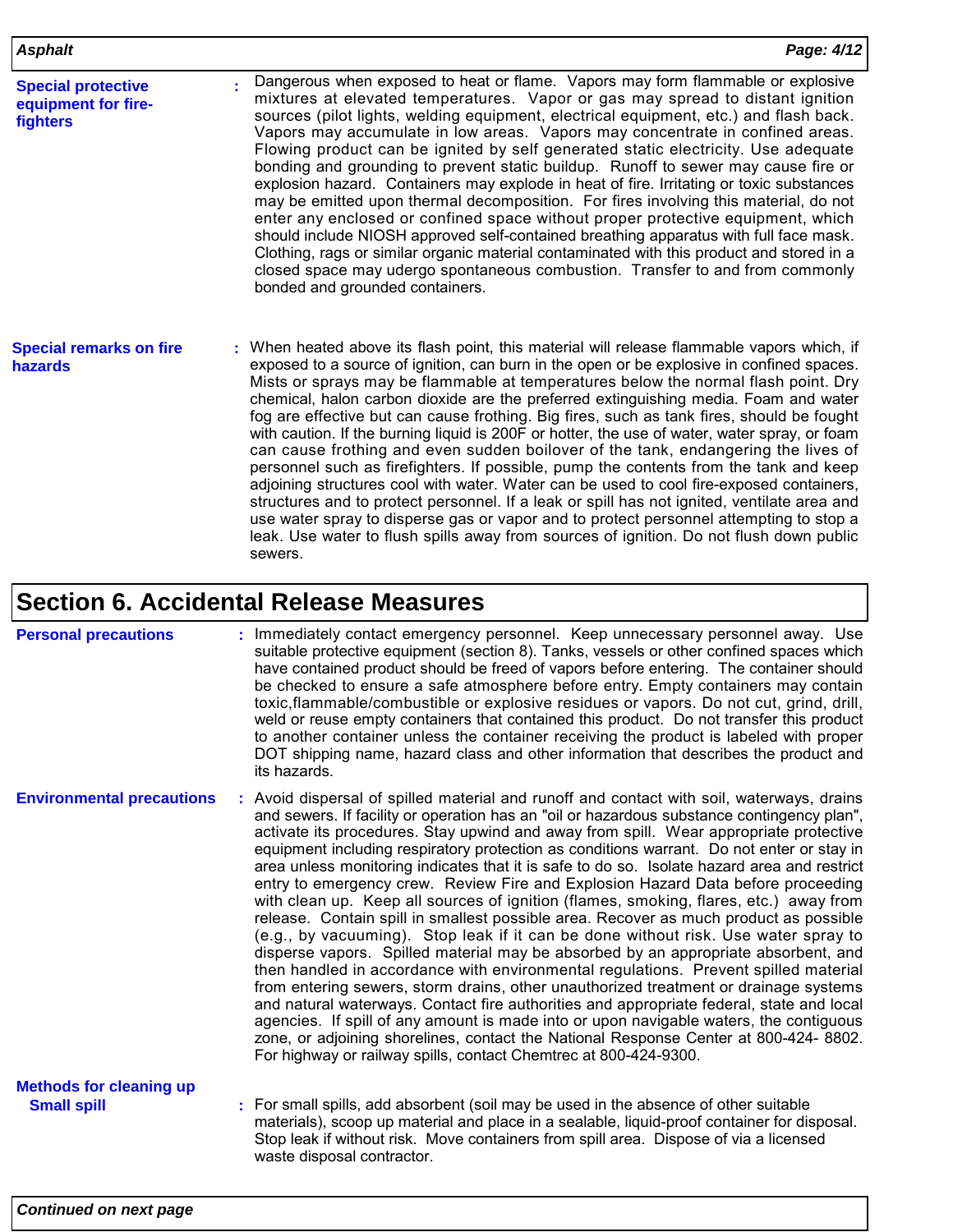**Large spill interpretence is a strain of the respectation** of the emaxailable, contain spilled material. For large spills, dike spilled material or otherwise contain it to ensure runoff does not reach a waterway. Place spilled material in an appropriate container for disposal.

### **Section 7. Handling and Storage**

**Handling**

Avoid contact with eyes, skin and clothing. Wash thoroughly after handling. Use only in **:** well ventilated locations. Keep away from spark and flames. In case of fire, use water spray, foam, dry chemical or carbon dioxide as described in the Fire and Explosion Hazard Data section of the MSDS. Do not pressurize, cut, weld, braze, solder, drill on or near this container. "Empty" container contains residue (liquid and/or vapor) and may explode in heat of a fire.

Keep out of reach of children. Failure to use caution may cause serious injury or illness.

**Storage**

Material is normally stored in closed tanks at 250-375F. Keep away from sources of **:** ignition and incompatible materials. Use non-sparking tools and explosion proof equipment. Ground lines, containers, and other equipment used during product transfer to reduce the possibility of a static induced spark. Use good personal hygiene practices. After handling this product, wash hands before eating, drinking, smoking or using toilet facilities.

### **Section 8. Exposure controls, personal protection**

| <b>Engineering measures</b>                          | Use only with adequate ventilation. If user operations generate dust, fumes, gas, vapor<br>or mist, use process enclosures, local exhaust ventilation or other engineering controls<br>to keep worker exposure to airborne contaminants below any recommended or statutory<br>limits. Ensure that eyewash stations and safety showers are close to the workstation<br>location.                                                                                                                                                                                                                                                                                                                                     |
|------------------------------------------------------|---------------------------------------------------------------------------------------------------------------------------------------------------------------------------------------------------------------------------------------------------------------------------------------------------------------------------------------------------------------------------------------------------------------------------------------------------------------------------------------------------------------------------------------------------------------------------------------------------------------------------------------------------------------------------------------------------------------------|
| <b>Personal protection</b>                           |                                                                                                                                                                                                                                                                                                                                                                                                                                                                                                                                                                                                                                                                                                                     |
| <b>Eyes</b>                                          | : Safety eyewear complying with an approved standard should be used when a risk<br>assessment indicates this is necessary to avoid exposure to liquid splashes, mists or<br>dusts. Keep away from eyes. Eye contact can be avoided by wearing safety glasses or<br>chemical splash goggles.                                                                                                                                                                                                                                                                                                                                                                                                                         |
| <b>Skin</b>                                          | Personal protective equipment for the body should be selected based on the task being<br>performed and the risks involved and should be approved by a specialist before handling<br>this product. Keep away from skin. Skin contact can be minimized by wearing protective<br>gloves such as neoprene, nitrile-butadiene rubber, etc. and, where necessary,<br>impervious clothing and boots. Leather goods contaminated with this product should be<br>discarded. A source of clean water should be available in the work area for flushing<br>eyes and skin. Flame Retardant Clothing is recommended.                                                                                                             |
| <b>Respiratory</b>                                   | Use a properly fitted, air-purifying or air-fed respirator complying with an approved<br>standard if a risk assessment indicates this is necessary. Respirator selection must be<br>based on known or anticipated exposure levels, the hazards of the product and the safe<br>working limits of the selected respirator. If workplace exposure limits for product or<br>components are exceeded, NIOSH approved equipment should be worn. Proper<br>respirator selection should be determined by adequately trained personnel, based on the<br>contaminants, the degree of potential exposure and published respiratory protection<br>factors. This equipment should be available for nonroutine and emergency use. |
| <b>Hands</b>                                         | Chemical-resistant, impervious gloves complying with an approved standard should be<br>worn at all times when handling chemical products if a risk assessment indicates this is<br>necessary.                                                                                                                                                                                                                                                                                                                                                                                                                                                                                                                       |
| <b>Personal protective</b><br>equipment (Pictograms) | : Consult your Supervisor or S.O.P. for special handling directions.                                                                                                                                                                                                                                                                                                                                                                                                                                                                                                                                                                                                                                                |
|                                                      |                                                                                                                                                                                                                                                                                                                                                                                                                                                                                                                                                                                                                                                                                                                     |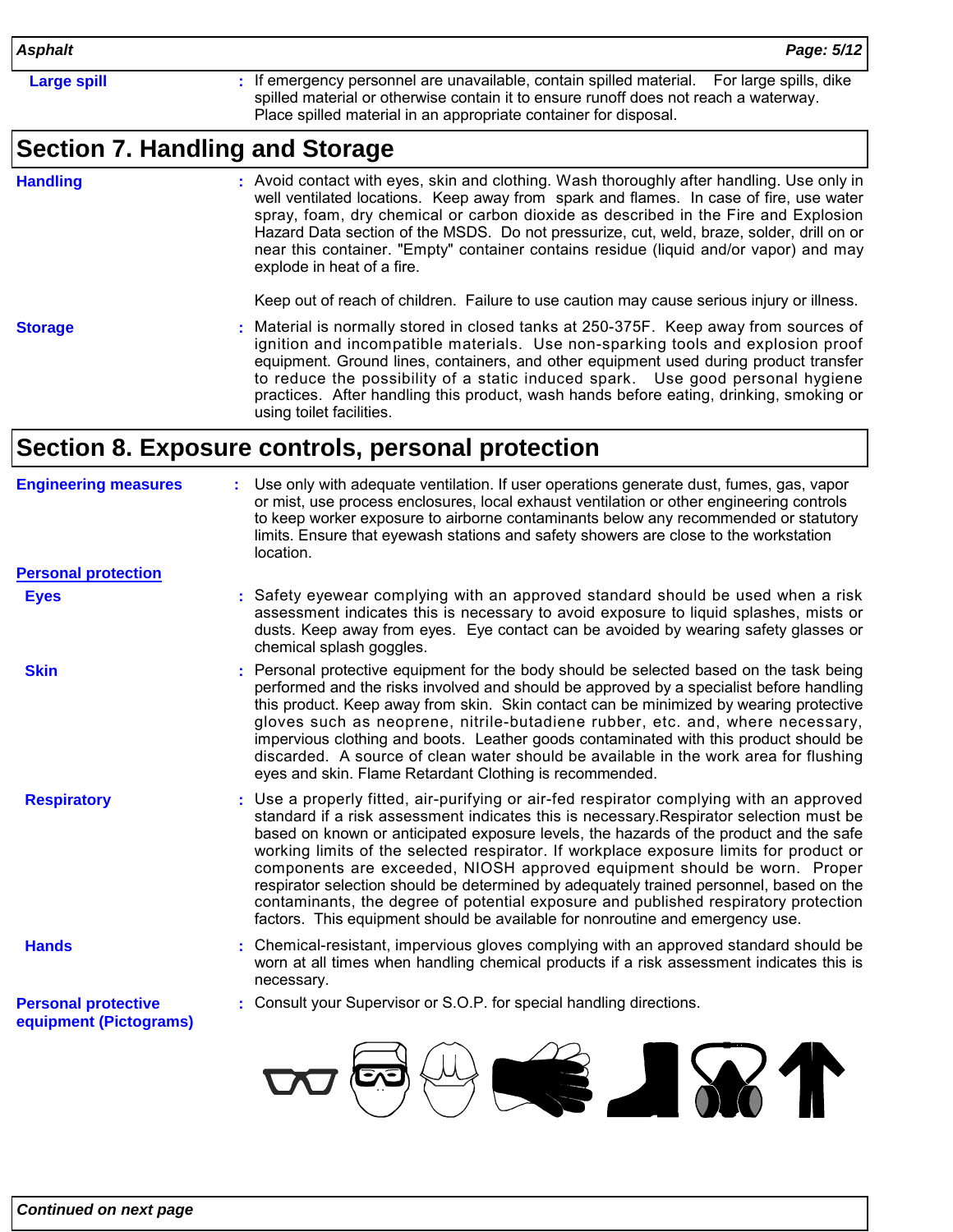| <b>Asphalt</b>                                                       | Page: 6/12                                                                                                                                                                                                                                                                                                                                                                                                                                                                                                                                                                                                                                                                                                                           |
|----------------------------------------------------------------------|--------------------------------------------------------------------------------------------------------------------------------------------------------------------------------------------------------------------------------------------------------------------------------------------------------------------------------------------------------------------------------------------------------------------------------------------------------------------------------------------------------------------------------------------------------------------------------------------------------------------------------------------------------------------------------------------------------------------------------------|
| <b>Personal protection in case</b><br>of a large spill               | : Splash goggles. Full suit. Vapor respirator. Boots. Gloves. Self-contained breathing<br>apparatus (SCBA) should be used to avoid inhalation of the product. Suggested<br>protective clothing might not be adequate. Consult a specialist before handling this<br>product.                                                                                                                                                                                                                                                                                                                                                                                                                                                          |
| <b>Recommended monitoring</b><br>procedures                          | : If this product contains ingredients with exposure limits, personal, workplace atmosphere<br>or biological monitoring may be required to determine the effectiveness of the ventilation<br>or other control measures and/or the necessity to use respiratory protective equipment.                                                                                                                                                                                                                                                                                                                                                                                                                                                 |
| <b>Hygiene measures</b><br><b>Environmental exposure</b><br>controls | : Wash hands, forearms and face thoroughly after handling chemical products, before<br>eating, smoking and using the lavatory and at the end of the working period. Appropriate<br>techniques should be used to remove potentially contaminated clothing. Wash<br>contaminated clothing before reusing. Ensure that eyewash stations and safety showers<br>are close to the workstation location.<br>: Emissions from ventilation or work process equipment should be checked to ensure they<br>comply with the requirements of environmental protection legislation. In some cases,<br>fume scrubbers, filters or engineering modifications to the process equipment will be<br>necessary to reduce emissions to acceptable levels. |
| <b>Component</b>                                                     | <b>Exposure limits</b>                                                                                                                                                                                                                                                                                                                                                                                                                                                                                                                                                                                                                                                                                                               |
| Asphalt                                                              | <b>ACGIH TLV (United States).</b><br>TWA: 0.5 mg/m <sup>3</sup> 8 hour(s). Form: Fume<br>NIOSH REL (United States, 6/2001). Notes: See Appendix A - NIOSH Potential<br><b>Occupational Carcinogen</b><br>CEIL: 5 mg/m <sup>3</sup> 15 minute(s). Form: Fume                                                                                                                                                                                                                                                                                                                                                                                                                                                                          |
| Polycyclic Aromatic Hydrocarbons                                     | OSHA PEL (United States, 6/1993).<br>TWA: 0.2 mg/m <sup>3</sup> 8 hour(s). Form: Benzene soluble<br>ACGIH TLV (United States, 3/2004).<br>TWA: 0.2 mg/m <sup>3</sup> 8 hour(s). Form: Benzene-soluble                                                                                                                                                                                                                                                                                                                                                                                                                                                                                                                                |
| Hydrogen Sulfide                                                     | ACGIH TLV (United States, 9/2004).<br>TWA: 10 ppm 8 hour(s). Form: All forms<br>STEL: 15 ppm 15 minute(s). Form: All forms<br>NIOSH REL (United States, 12/2001).<br>CEIL: 10 ppm 10 minute(s). Form: All forms<br>OSHA PEL Z2 (United States, 8/1997).<br>CEIL: 20 ppm Form: All forms<br>AMP: 50 ppm 10 minute(s). Form: All forms                                                                                                                                                                                                                                                                                                                                                                                                 |

**Consult local authorities for acceptable exposure limits.**

# **Section 9. Physical and Chemical Properties**

| <b>Physical state</b>         | : Liquid. DARK BROWN TO BLACK LIQUID WITH A STRONG PETROLEUM ODOR AT<br>NORMAL USE TEMPERATURES ABOVE 350F. SEMI-SOLID A 70F. |
|-------------------------------|-------------------------------------------------------------------------------------------------------------------------------|
| <b>Color</b>                  | : BLACK, BROWN                                                                                                                |
| <b>Odor</b>                   | : Strong Petroleum Odor                                                                                                       |
| <b>Boiling point</b>          | : 371.1 to 593.4 °C (700 to 1100.1 °F)                                                                                        |
| <b>Melting/freezing point</b> | : $>57.2^{\circ}C(135^{\circ}F)$                                                                                              |
| <b>Specific gravity</b>       | $: 1$ to 1.2 (Water = 1)                                                                                                      |
| <b>Vapor pressure</b>         | : <0.01 kPa (<0.1 mm Hg) (at $20^{\circ}$ C)                                                                                  |
| <b>Vapor density</b>          | : $>1.6$ (Air = 1)                                                                                                            |
| <b>Solubility</b>             |                                                                                                                               |

# **Section 10. Stability and reactivity data**

| <b>Stability</b>                           | : The product is stable.                                                                                                                                                                                                                                                                                           |  |
|--------------------------------------------|--------------------------------------------------------------------------------------------------------------------------------------------------------------------------------------------------------------------------------------------------------------------------------------------------------------------|--|
| <b>Hazardous polymerization</b>            | : Will not occur.                                                                                                                                                                                                                                                                                                  |  |
| <b>Conditions to avoid</b>                 | : Avoid exposure - obtain special instructions before use.                                                                                                                                                                                                                                                         |  |
| <b>Materials to avoid</b>                  | : Oxidizing agent.                                                                                                                                                                                                                                                                                                 |  |
| <b>Hazardous decomposition</b><br>products | : Under normal conditions of storage and use, hazardous decomposition products should<br>not be produced. Combustion may produce carbon monoxide, carbon dioxide and<br>reactive hydrocarbons (aldehydes, aromatics, etc.) compounds, nitrogen oxides, sulfur<br>oxides, particulate matter, and hydrogen sulfide. |  |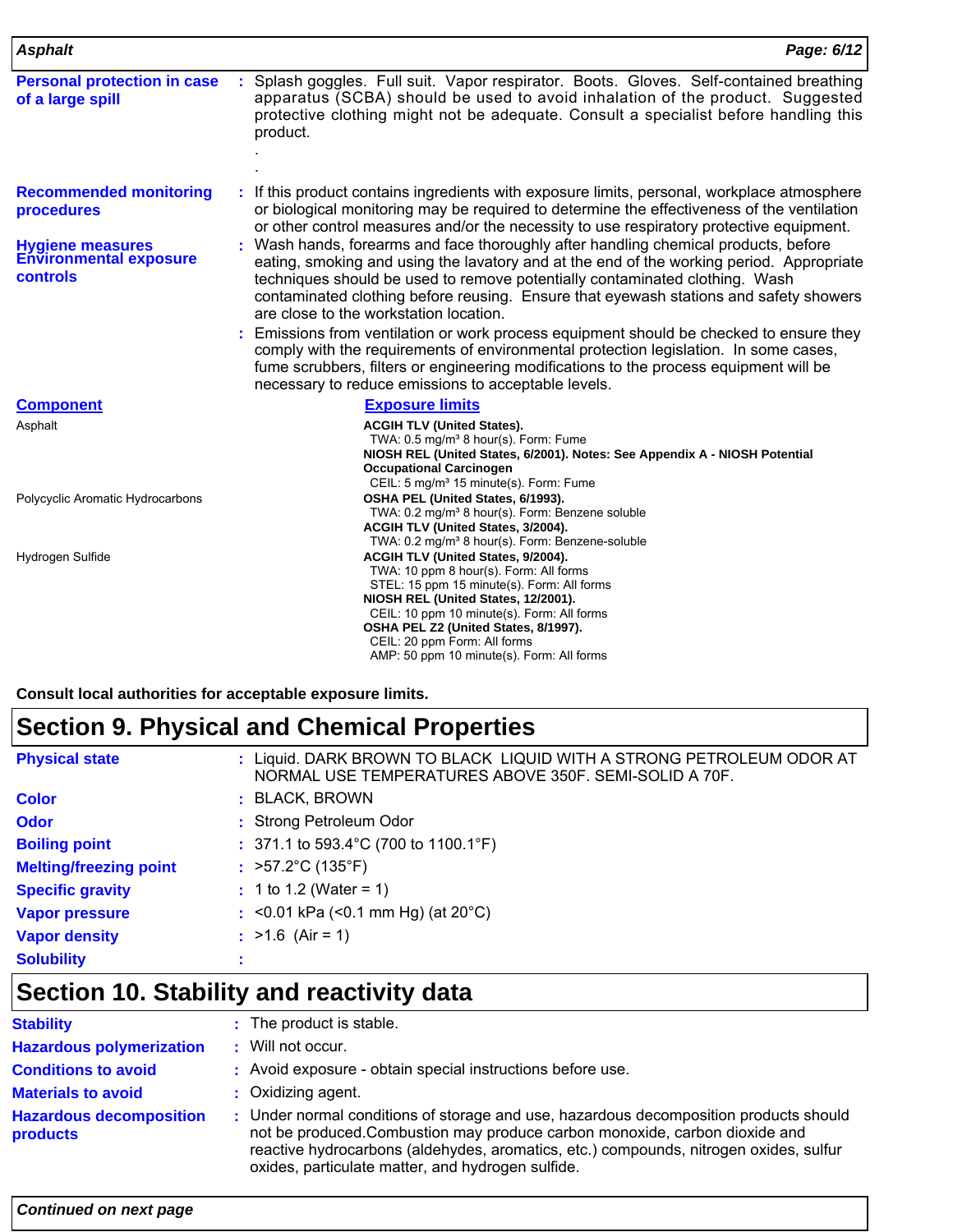### **Section 11. Toxicological Information**

#### **Toxicity data**

**ASPHALT** contains polycyclic aromatic hydrocarbons, which are potentially carcinogenic. Skin painting studies in laboratory animals with petroleum residuums have produced severe irritation and systemic toxicity, including cancers. The residuum contains polycyclic aromatic compounds which have been shown to cause anemia, disorders of the liver, bone marrow and lymphoid tissues in rats following dermal application. While rodent studies are exquisitely sensitive to chemical carcinogens of this type, there is no clear evidence that these chemicals are carcinogenic to man. As a minimum, it has been demonstrated in early studies that application of these materials to human skin produces a fairly rapid local reaction and inflammation. Animal inhalation studies have not yielded sufficient evidence of asphalt-induced lung cancer, and only limited investigations of the metabolic changes caused by petroleum asphalt fumes have been done. Fumes from heated petroleum roofing asphalt did not produce cancers in the lungs of rats and guinea pigs inhaling such fumes for two years. Similarly, a roofing petroleum asphalt proved noncarcinogenic to the skin of mice and rabbits. Evidence for Carcinogenicity:

THERE IS INADEQUATE EVIDENCE THAT BITUMENS ALONE ARE CARCINOGENIC TO HUMANS. THERE IS SUFFICIENT EVIDENCE FOR THE CARCINOGENICITY OF EXTRACTS OF STEAM-REFINED BITUMENS, AIR-REFINED BITUMENS AND POOLED MIXTURES OF STEAM- AND AIR-REFINED BITUMENS IN EXPERIMENTAL ANIMALS. THERE IS INADEQUATE EVIDENCE FOR THE CARCINOGENICITY OF UNDILUTED AIR-REFINED BITUMENS IN EXPERIMENTAL ANIMALS. THERE IS LIMITED EVIDENCE FOR THE CARCINOGENICITY OF UNDILUTED STEAM-REFINED BITUMENS AND FOR CRACKING-RESIDUE BITUMENS IN EXPERIMENTAL ANIMALS. /BITUMENS/

[IARC. Monographs on the Evaluation of the Carcinogenic Risk of Chemicals to Man. Geneva: World Health Organization, International Agency for Research on Cancer, 1972-PRESENT. (Multivolume work)., p. S7 59 (1987)]\*\*PEER REVIEWED\*

**HYDROGEN SULFIDE** can affect the body if it is inhaled or if it comes into contact with the eyes, skin, nose or throat. It can also affect the body if it is swallowed. It is colorless and has the odor of rotten eggs. However, its odor cannot be used as an indication of its presence since one of the first effects of H2S exposure is the loss of the sense of smell. Inhalation of high concentrations of hydrogen sulfide, 1000 to 2000 ppm, may cause coma after a single breath and may be rapidly fatal, convulsions can also occur. Hydrogen sulfide gas is a rapidly acting systemic poison which causes respiratory paralysis with consequent asphyxia at high concentrations (500 to 1000 ppm). A case of polyneuritis and encephalopathy from one day's exposure to a concentration insufficient to cause loss of consciousness has been reported. It irritates the eyes and respiratory tract at lower concentrations (50 to 500 ppm). Pulmonary edema and bronchial pneumonia may follow prolonged exposure at concentrations exceeding 250 ppm. Exposure to concentrations of hydrogen sulfide around 50 ppm for one hour may produce rhinitis, pharyngitis, bronchitis, pneumonitis, acute conjunctivitis with pain, lacrimation and photophobia, in severe form this may progress to keratoconjunctivitis and vesiculation of the corneal epithelium. In lower concentrations, hydrogen sulfide may cause headache, fatigue, irritability, insomnia, and gastrointestinal disturbances, as well as central nervous system disturbances, causing excitation and dizziness. Repeated exposure to hydrogen sulfide results in increased susceptibility, so that eye irritation, cough and systemic effects may result from concentrations previously tolerated without any effect.

#### **Acute toxicity**

| <b>Product/ingredient name</b>   | <b>Result</b>               | <b>Species</b> | <b>Dose</b>  |
|----------------------------------|-----------------------------|----------------|--------------|
| Vacuum Tower Bottoms             | LD Dermal                   | Rabbit         | >2 g/kg      |
|                                  | LD Oral                     | Rat            | >5 g/kg      |
|                                  | LD50 Intraperitoneal        | Rat            | 1100 ug/kg   |
|                                  | LD50 Oral                   | Rat            | 1800 mg/kg   |
|                                  | LD50 Oral                   | Rat            | 930 mg/kg    |
|                                  | LD50 Oral                   | Rat            | 1 mL/kg      |
|                                  | LD50 Oral                   | Rat            | 6400 mg/kg   |
|                                  | LDLo Subcutaneous           | Rat            | 5 mg/kg      |
|                                  | <b>TDLo Dermal</b>          | Rat            | $0.92$ mL/kg |
|                                  | <b>TDLo Oral</b>            | Rat            | 320 mg/kg    |
|                                  | <b>TDLo Oral</b>            | Rat            | 1280 mg/kg   |
|                                  | LD50 Intraperitoneal        | Rat            | 1332 mg/kg   |
|                                  | LD50 Intravenous            | Rat            | 1960 mg/kg   |
|                                  | LD50 Oral                   | Rat            | 636 mg/kg    |
|                                  | LD50 Unreported             | Rat            | 6900 mg/kg   |
|                                  | LDLo Intraperitoneal        | Rat            | $2.5$ mL/kg  |
|                                  | <b>TDLo Intraperitoneal</b> | Rat            | 900 mg/kg    |
|                                  | <b>TDLo Intraperitoneal</b> | Rat            | 1 g/kg       |
|                                  | TDLo Intraperitoneal        | Rat            | 750 mg/kg    |
|                                  | <b>TDLo Intraperitoneal</b> | Rat            | 600 mg/kg    |
|                                  | <b>TDLo Oral</b>            | Rat            | 400 mg/kg    |
|                                  | <b>TDLo Oral</b>            | Rat            | 800 mg/kg    |
| Naphthalene                      | LD50 Dermal                 | Rabbit         | >20 g/kg     |
|                                  | LD50 Dermal                 | Rat            | >2500 mg/kg  |
|                                  | LD50 Oral                   | Rat            | >490 mg/kg   |
|                                  | LD50 Unreported             | Rat            | 1250 mg/kg   |
|                                  | <b>TDLo Intraperitoneal</b> | Rat            | 100 mg/kg    |
| Polycyclic Aromatic Hydrocarbons | LD50 Subcutaneous           | Rat            | 50 mg/kg     |
|                                  | TDLo Intraperitoneal        | Rat            | 100 mg/kg    |
|                                  | <b>TDLo Intraperitoneal</b> | Rat            | 50 mg/kg     |
|                                  | <b>TDLo Intraperitoneal</b> | Rat            | 40 mg/kg     |
|                                  | <b>TDLo Intratracheal</b>   | Rat            | 12 mg/kg     |
|                                  | <b>TDLo Intratracheal</b>   | Rat            | 10.5 mg/kg   |
|                                  | <b>TDLo Oral</b>            | Rat            | 12.5 mg/kg   |
|                                  | <b>TDLo Oral</b>            | Rat            | 25 mg/kg     |
|                                  | <b>TDLo Oral</b>            | Rat            | 100 mg/kg    |

### **Carcinogenicity**

**Classification**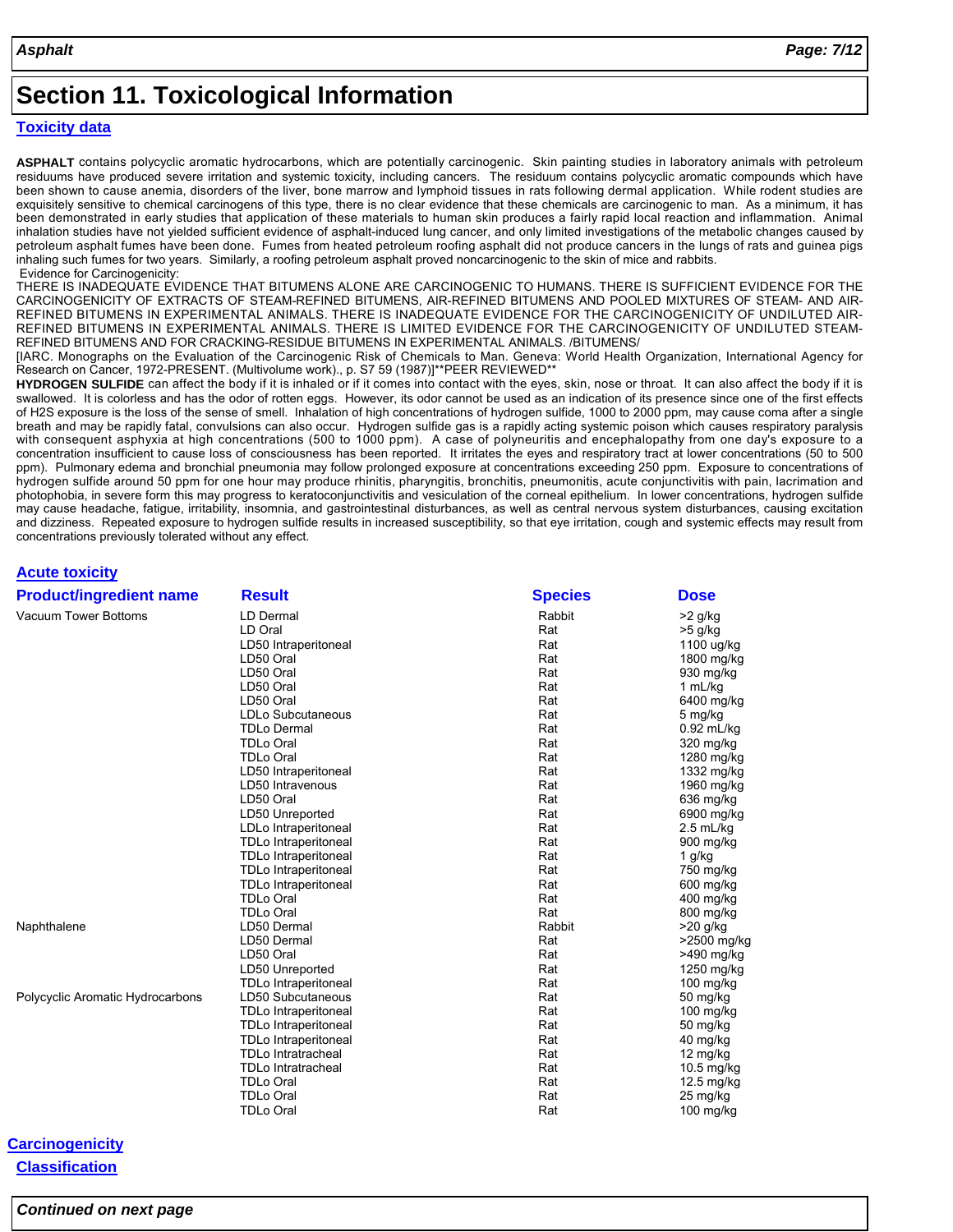| <b>Asphalt</b>                                                                                                  |                                                                                                                                                                                                                                                                                                                                                                                                                                                                                                                                                                                                                                                                                                                                          |             |            |              |            | Page: 8/12  |
|-----------------------------------------------------------------------------------------------------------------|------------------------------------------------------------------------------------------------------------------------------------------------------------------------------------------------------------------------------------------------------------------------------------------------------------------------------------------------------------------------------------------------------------------------------------------------------------------------------------------------------------------------------------------------------------------------------------------------------------------------------------------------------------------------------------------------------------------------------------------|-------------|------------|--------------|------------|-------------|
| <b>Product/ingredient name</b>                                                                                  | <b>ACGIH</b>                                                                                                                                                                                                                                                                                                                                                                                                                                                                                                                                                                                                                                                                                                                             | <b>IARC</b> | <b>EPA</b> | <b>NIOSH</b> | <b>NTP</b> | <b>OSHA</b> |
| Asphalt                                                                                                         | A4                                                                                                                                                                                                                                                                                                                                                                                                                                                                                                                                                                                                                                                                                                                                       | 3           |            | $+$          |            |             |
| Benzene                                                                                                         | A1                                                                                                                                                                                                                                                                                                                                                                                                                                                                                                                                                                                                                                                                                                                                       |             |            | $\ddot{}$    | Proven.    | $\ddot{}$   |
| Toluene                                                                                                         | A4                                                                                                                                                                                                                                                                                                                                                                                                                                                                                                                                                                                                                                                                                                                                       | 3           |            |              |            |             |
| Naphthalene                                                                                                     | A4                                                                                                                                                                                                                                                                                                                                                                                                                                                                                                                                                                                                                                                                                                                                       | 2B          |            |              | Possible   |             |
| Polycyclic Aromatic Hydrocarbons                                                                                | A2                                                                                                                                                                                                                                                                                                                                                                                                                                                                                                                                                                                                                                                                                                                                       | 2A          |            |              | Possible   |             |
| Chronic effects on humans : CARCINOGENIC EFFECTS: Classified + (Proven - Animal) by NIOSH [Asphalt].<br>cornea. | Classified A4 (Not classifiable for humans or animals.) by ACGIH, 3 (Not classifiable for<br>humans.) by IARC [Asphalt]. Classified 3 (Not classifiable for humans.) by IARC [Asphalt<br>(oxidized)]. Classified 2 (Suspected for humans.) by European Union [Distillates,<br>petroleum residues vacuum]. Classified 2B (Possible for humans.) by IARC<br>[Naphthalene]. Classified A4 (Not classifiable for humans or animals.) by ACGIH<br>[Naphthalene]. Classified A2 (Suspected for humans.) by ACGIH, 2A (Probable for<br>human.) by IARC, 2 (Reasonably anticipated to be human carcinogens.) by NTP<br>[Polycyclic Aromatic Hydrocarbons].<br>Causes damage to the following organs: upper respiratory tract, skin, eye, lens or |             |            |              |            |             |
| <b>Other toxic effects on</b><br>humans                                                                         | No specific information is available in our database regarding the other toxic effects of<br>this material to humans.                                                                                                                                                                                                                                                                                                                                                                                                                                                                                                                                                                                                                    |             |            |              |            |             |

**Specific effects**

- **Carcinogenic effects** : Contains material which may cause cancer, based on animal data. Risk of cancer depends on duration and level of exposure.
- **Target organs**
- Causes damage to the following organs: upper respiratory tract, skin, eyes, eye, lens or **:** cornea.

## **Section 12. Ecological Information**

| <b>Ecotoxicity data</b>             |                                            |                                                                      |                 |
|-------------------------------------|--------------------------------------------|----------------------------------------------------------------------|-----------------|
| <b>Product/ingredient</b>           | <b>Result</b>                              | <b>Species</b>                                                       | <b>Exposure</b> |
| name                                |                                            |                                                                      |                 |
| Naphthalene                         | Acute EC50 1.96 mg/L Fresh water           | Daphnia - Water flea - Daphnia magna                                 | 48 hours        |
|                                     | Acute EC50 1600 to 3400 ug/L Fresh water   | Daphnia - Water flea - Daphnia magna                                 | 48 hours        |
|                                     | Acute EC50 2550 to 3400 ug/L Fresh water   | Daphnia - Water flea - Daphnia magna                                 | 48 hours        |
|                                     | Acute EC50 2194 to 2459 ug/L Fresh water   | Daphnia - Water flea - Daphnia magna                                 | 48 hours        |
|                                     | Acute EC50 6470 to 9140 ug/L Fresh water   | Crustaceans - Brine shrimp - Artemia sp.                             | 48 hours        |
|                                     | Acute EC50 5960 to 9190 ug/L Fresh water   | Crustaceans - Brine shrimp - Artemia sp.                             | 48 hours        |
|                                     | Acute LC50 32.9802 ppm Fresh water         | Fish - Bluegill - Lepomis macrochirus                                | 96 hours        |
|                                     | Acute LC50 31.0265 ppm Fresh water         | Fish - Bluegill - Lepomis macrochirus                                | 96 hours        |
|                                     | Acute LC50 19.7675 ppm Fresh water         | Daphnia - Water flea - Daphnia magna                                 | 48 hours        |
|                                     | Acute LC50 17.6998 ppm Fresh water         | Daphnia - Water flea - Daphnia magna                                 | 48 hours        |
|                                     | Acute LC50 2.6 to 2.89 ppm Marine water    | Crustaceans - Daggerblade grass shrimp -<br>Palaemonetes pugio       | 48 hours        |
|                                     | Acute LC50 2.1 ppm Fresh water             | Fish - Coho salmon, silver salmon - Oncorhynchus 96 hours<br>kisutch |                 |
|                                     | Acute LC50 1600 ug/L Fresh water           | Fish - Rainbow trout, donaldson trout -<br>Oncorhynchus mykiss       | 96 hours        |
|                                     | Acute LC50 17.4 mg/L Fresh water           | Daphnia - Water flea - Daphnia magna                                 | 48 hours        |
|                                     | Acute LC50 1370 to 1680 ug/L Marine water  | Fish - Pink salmon - Oncorhynchus gorbuscha                          | 96 hours        |
|                                     | Acute LC50 1240 to 1620 ug/L Marine water  | Fish - Pink salmon - Oncorhynchus gorbuscha                          | 96 hours        |
|                                     | Acute LC50 1200 ug/L Marine water          | Fish - Pink salmon - Oncorhynchus gorbuscha                          | 96 hours        |
|                                     | Acute LC50 2920 to 3890 ug/L Fresh water   | Daphnia - Water flea - Daphnia pulex                                 | 48 hours        |
|                                     | Acute LC50 9.93 mg/L Fresh water           | Fish - Fathead minnow - Pimephales promelas                          | 96 hours        |
|                                     | Acute LC50 12500 to 20500 ug/L Fresh water | Crustaceans - Brine shrimp - Artemia sp.                             | 48 hours        |
|                                     | Acute LC50 2350 ug/L Marine water          | Crustaceans - Daggerblade grass shrimp -<br>Palaemonetes pugio       | 48 hours        |
|                                     | Acute LC50 4.9 mg/L Fresh water            | Fish - Fathead minnow - Pimephales promelas                          | 96 hours        |
|                                     | Acute LC50 9820 to 13100 ug/L Fresh water  | Crustaceans - Brine shrimp - Artemia sp.                             | 48 hours        |
|                                     | Acute LC50 2.25 mg/L Fresh water           | Fish - Rainbow trout, donaldson trout -<br>Oncorhynchus mykiss       | 96 hours        |
|                                     | Acute LC50 25.4 mg/L Fresh water           | Daphnia - Water flea - Daphnia magna                                 | 48 hours        |
|                                     | Acute LC50 2160 to 2560 ug/L Fresh water   | Daphnia - Water flea - Daphnia magna                                 | 48 hours        |
|                                     | Acute LC50 4000 ug/L Fresh water           | Crustaceans - Shrimp - Macrobrachium kistnensis 48 hours             |                 |
|                                     | Acute LC50 2000 to 4000 ug/L Fresh water   | Crustaceans - Shrimp - Macrobrachium kistnensis 48 hours             |                 |
|                                     | Acute LC50 4000 to 6000 ug/L Fresh water   | Crustaceans - Shrimp - Macrobrachium kistnensis 48 hours             |                 |
| Polycyclic Aromatic<br>Hydrocarbons | Acute LC50 0.25 mg/L Fresh water           | Daphnia - Water flea - Daphnia magna                                 | 48 hours        |

### **Biodegradability**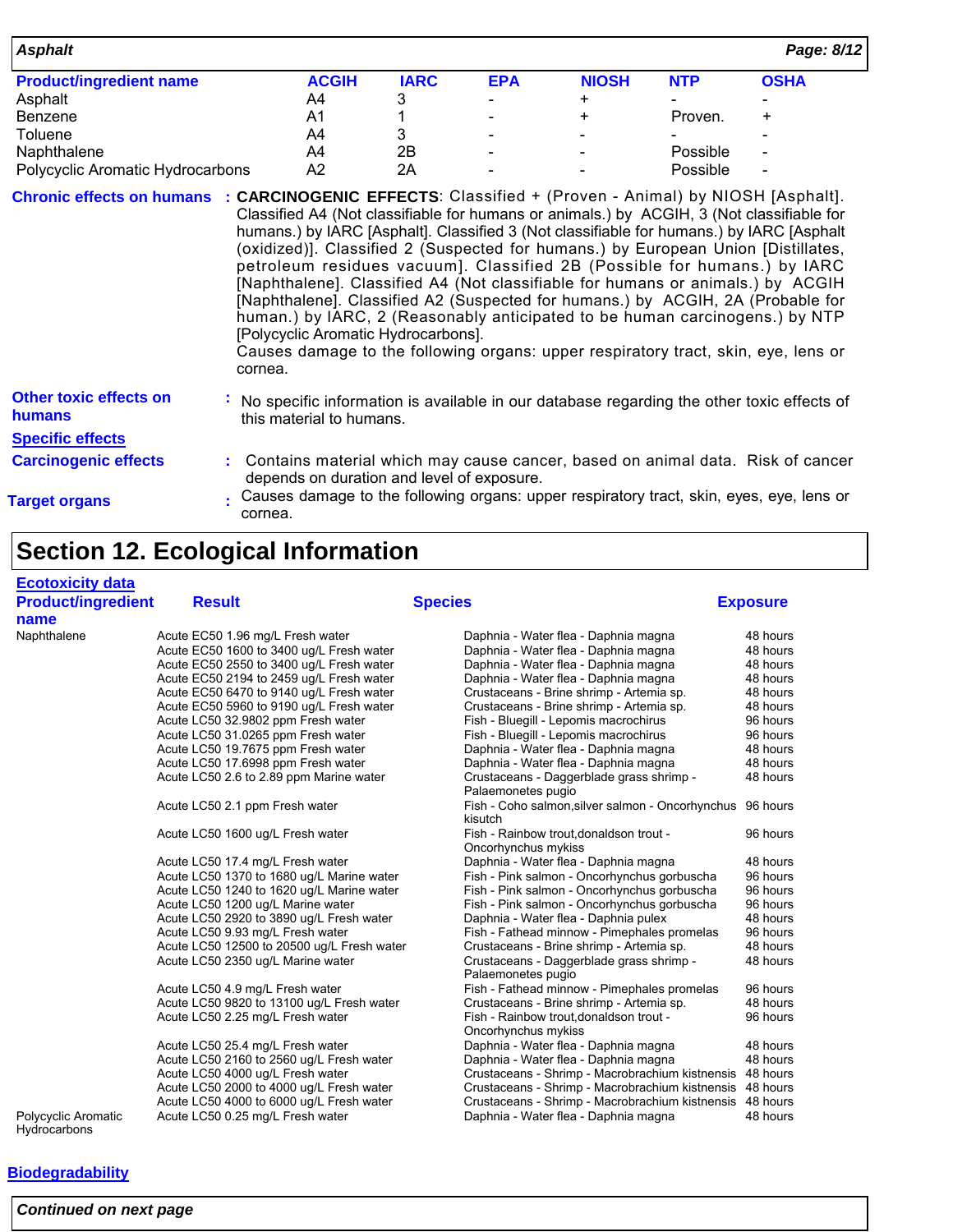**Biodegradability**

### **Section 13. Disposal Considerations**

#### **Waste disposal**

The generation of waste should be avoided or minimized wherever possible. Avoid **:** dispersal of spilled material and runoff and contact with soil, waterways, drains and sewers. Disposal of this product, solutions and any by-products should at all times comply with the requirements of environmental protection and waste disposal legislation and any regional local authority requirements.

**Consult your local or regional authorities.**

### **Section 14. Transport Information**

| <b>Regulatory</b><br><b>information</b> | <b>UN number</b>  | <b>Proper shipping</b><br>name                                                                                                           | <b>Class</b>             | <b>Packing group</b> | <b>Label</b> | <b>Additional</b><br>information                                                                                                                                                                                                                                             |
|-----------------------------------------|-------------------|------------------------------------------------------------------------------------------------------------------------------------------|--------------------------|----------------------|--------------|------------------------------------------------------------------------------------------------------------------------------------------------------------------------------------------------------------------------------------------------------------------------------|
| <b>DOT Classification</b>               | <b>UN 3257</b>    | Elevated Temperature<br>Liquid, n.o.s. Not<br>regulated by DOT if at<br>room temperature and<br>in containers of 119<br>gallons of less. | 9                        | III                  | Alb,         | <b>Limited</b><br><b>guantity</b><br>Yes.<br>Packaging<br>instruction<br><b>Passenger</b><br>aircraft<br>Quantity<br>limitation:<br>Forbidden.<br>Cargo<br>aircraft<br>Quantity<br>limitation:<br>Forbidden.<br><b>Special</b><br>provisions<br>IB1, T3, TP3,<br><b>TP29</b> |
| <b>TDG Classification</b>               | Not<br>available. | Not available.                                                                                                                           | <b>Not</b><br>available. | Not available.       |              | Not available.                                                                                                                                                                                                                                                               |

### **Section 15. Regulatory Information**

# **United States**

| <b>HCS Classification</b>       | Irritating material<br>Carcinogen<br>Target organ effects                                                                                                                                                                                                                                                                                                                                |  |  |  |  |
|---------------------------------|------------------------------------------------------------------------------------------------------------------------------------------------------------------------------------------------------------------------------------------------------------------------------------------------------------------------------------------------------------------------------------------|--|--|--|--|
| <b>U.S. Federal regulations</b> | : TSCA 8(b) inventory: All components are listed or exempted.                                                                                                                                                                                                                                                                                                                            |  |  |  |  |
|                                 | SARA 302/304/311/312 extremely hazardous substances: No products were found.<br>SARA 302/304 emergency planning and notification: No products were found.<br>SARA 302/304/311/312 hazardous chemicals: Asphalt<br>SARA 311/312 MSDS distribution - chemical inventory - hazard identification: Asphalt:<br>Fire hazard, Immediate (acute) health hazard, Delayed (chronic) health hazard |  |  |  |  |
|                                 | Clean Water Act (CWA) 307: No products were found.                                                                                                                                                                                                                                                                                                                                       |  |  |  |  |
|                                 | Clean Water Act (CWA) 311: No products were found.                                                                                                                                                                                                                                                                                                                                       |  |  |  |  |
|                                 | Clean Air Act (CAA) 112 accidental release prevention: No products were found.                                                                                                                                                                                                                                                                                                           |  |  |  |  |
|                                 | Clean Air Act (CAA) 112 regulated flammable substances: No products were found.                                                                                                                                                                                                                                                                                                          |  |  |  |  |
|                                 | Clean Air Act (CAA) 112 regulated toxic substances: No products were found.                                                                                                                                                                                                                                                                                                              |  |  |  |  |
| <b>SARA 313</b>                 |                                                                                                                                                                                                                                                                                                                                                                                          |  |  |  |  |

### *Continued on next page*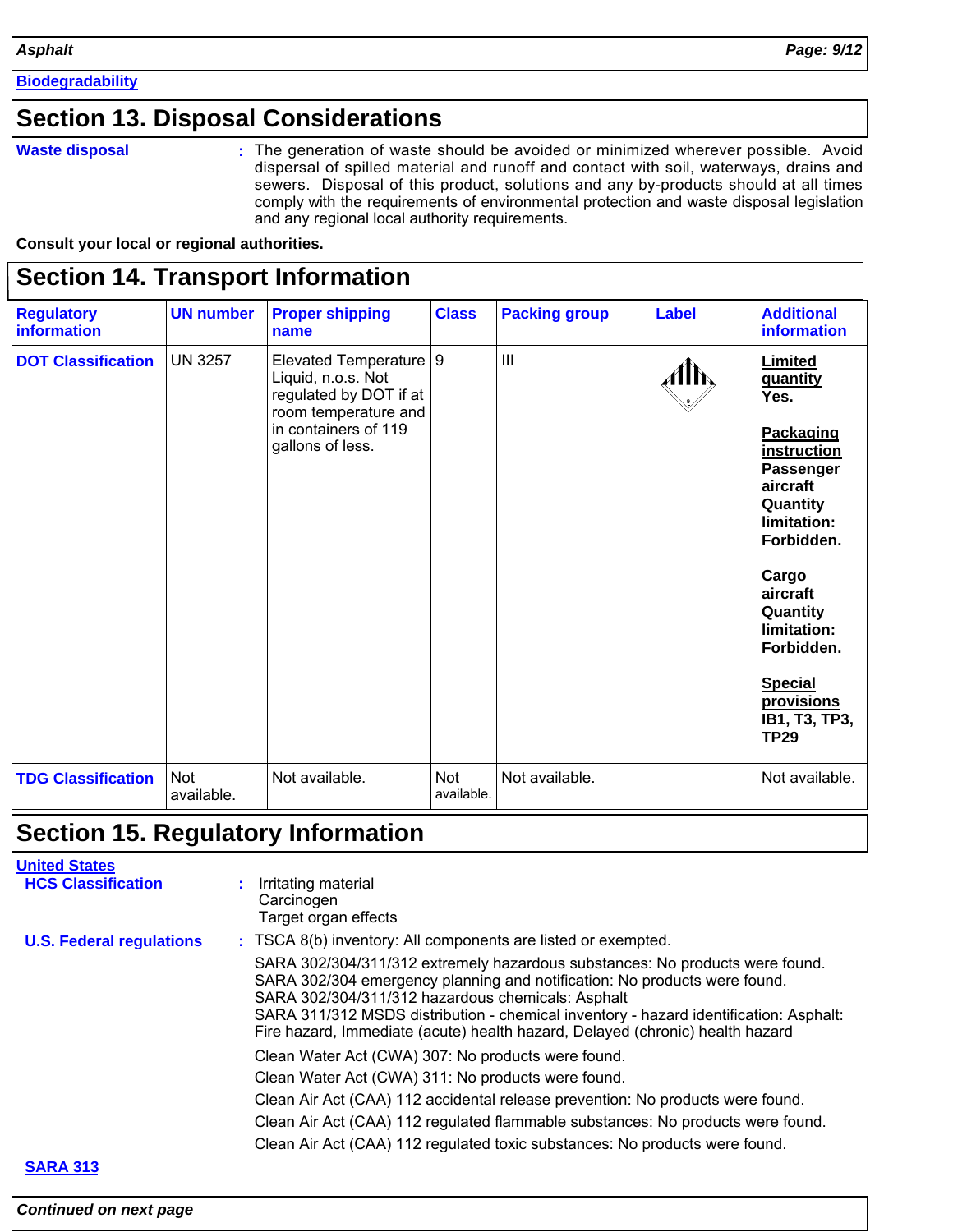| Asphalt                                          |                                                                                                                                                                                                                                                                                                                                                                                                   |                   | Page: 10/12          |
|--------------------------------------------------|---------------------------------------------------------------------------------------------------------------------------------------------------------------------------------------------------------------------------------------------------------------------------------------------------------------------------------------------------------------------------------------------------|-------------------|----------------------|
|                                                  | <b>Product name</b>                                                                                                                                                                                                                                                                                                                                                                               | <b>CAS number</b> | <b>Concentration</b> |
| <b>Form R - Reporting</b><br><b>requirements</b> | : No Products Found                                                                                                                                                                                                                                                                                                                                                                               |                   |                      |
| <b>Supplier notification</b>                     | : No Products Found                                                                                                                                                                                                                                                                                                                                                                               |                   |                      |
|                                                  | SARA 313 notifications must not be detached from the MSDS and any copying and redistribution of the MSDS shall<br>include copying and redistribution of the notice attached to copies of the MSDS subsequently redistributed.                                                                                                                                                                     |                   |                      |
| <b>State regulations</b>                         | : Connecticut Carcinogen Reporting: Benzene<br>Connecticut Hazardous Material Survey: Benzene; Toluene; Naphthalene<br>Illinois Toxic Substances Disclosure to Employee Act: Benzene; Toluene; Naphthalene<br>Illinois Chemical Safety Act: Distillates, petroleum residues vacuum<br>Rhode Island Hazardous Substances: Distillates, petroleum residues vacuum; Benzene;<br>Toluene; Naphthalene |                   |                      |

Pennsylvania RTK Hazardous Substances: Asphalt: (generic environmental hazard) Florida: Distillates, petroleum residues vacuum; Benzene; Toluene; Naphthalene Minnesota: Asphalt; Distillates, petroleum residues vacuum Michigan Critical Material: Benzene; Toluene Massachusetts Substances: Asphalt New Jersey: Asphalt

Louisiana Reporting: Distillates, petroleum residues vacuum

#### **California Prop. 65**

**WARNING:** This product contains a chemical known to the State of California to cause cancer and birth defects or other reproductive harm.

| <b>Ingredient name</b>           | <b>Cancer</b> | <b>Reproductive</b> | <b>No significant risk</b>                   | <b>Maximum</b>                                |
|----------------------------------|---------------|---------------------|----------------------------------------------|-----------------------------------------------|
|                                  |               |                     | <b>level</b>                                 | acceptable dosage                             |
|                                  |               |                     |                                              | level                                         |
| Benzene                          | Yes.          | Yes.                | 6.4 µg/day (ingestion) 24 µg/day (ingestion) |                                               |
|                                  |               |                     |                                              | 13 µg/day (inhalation) 49 µg/day (inhalation) |
| Toluene                          | No.           | Yes.                | No.                                          | 7000 µg/day                                   |
|                                  |               |                     |                                              | (ingestion)                                   |
|                                  |               |                     |                                              | $13000 \mu g/day$                             |
|                                  |               |                     |                                              | (inhalation)                                  |
| Naphthalene                      | Yes.          | No.                 | Yes.                                         | No.                                           |
| Polycyclic Aromatic Hydrocarbons | Yes.          | No.                 | Yes.                                         | No.                                           |

**Canada**

CEPA DSL & NDSL: All materials are either listed or exempt **WHMIS (Canada) :** Not controlled under WHMIS (Canada).

**EU regulations Hazard symbol or symbols**



**Risk phrases**

- R45- May cause cancer. **:** R46- May cause heritable genetic damage. R60- May impair fertility. R61- May cause harm to the unborn child. R52/53- Harmful to aquatic organisms, may cause long-term adverse effects in the aquatic environment.
- S53- Avoid exposure obtain special instructions before use. **:** S2- Keep out of the reach of children. **Safety phrases**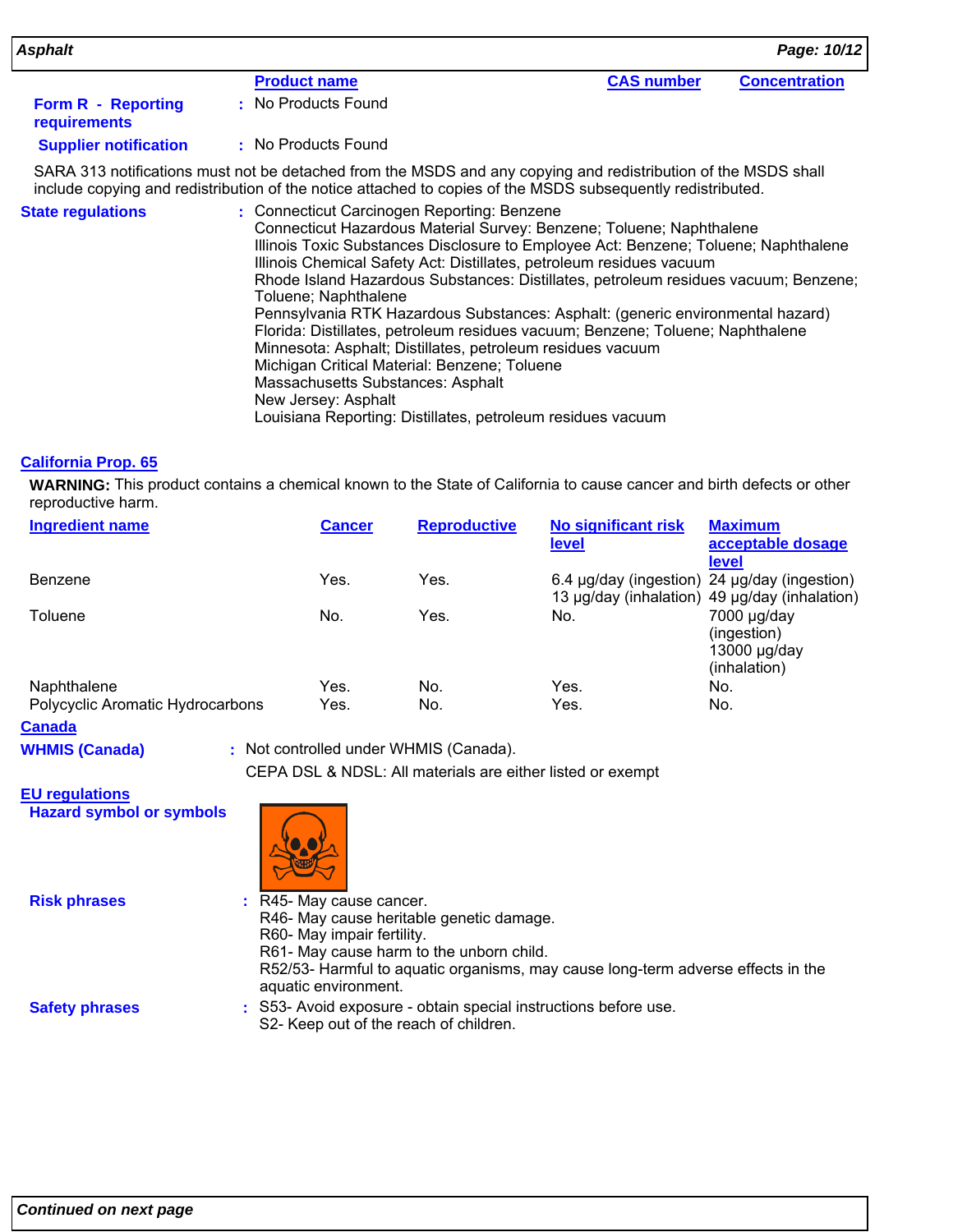### **Section 16. Other Information**

| <b>Label requirements</b>                                       |             | $:$ CAUSES SKIN IRRITATION.<br>EYE, LENS OR CORNEA.<br>CANCER, BASED ON ANIMAL DATA. | CAUSES DAMAGE TO THE FOLLOWING ORGANS: RESPIRATORY TRACT, SKIN,<br>POSSIBLE CANCER HAZARD - CONTAINS MATERIAL WHICH MAY CAUSE |
|-----------------------------------------------------------------|-------------|--------------------------------------------------------------------------------------|-------------------------------------------------------------------------------------------------------------------------------|
| <b>Hazardous Material</b><br><b>Information System (U.S.A.)</b> |             | <b>Health</b><br><b>Fire hazard</b><br><b>Physical Hazard</b>                        |                                                                                                                               |
|                                                                 |             | <b>Personal</b><br>protection                                                        |                                                                                                                               |
| <b>National Fire Protection</b><br><b>Association (U.S.A.)</b>  | t           | <b>Health</b>                                                                        | <b>Flammability</b><br><b>Instability</b>                                                                                     |
|                                                                 |             |                                                                                      | <b>Specific hazard</b>                                                                                                        |
| <b>Date of printing</b>                                         | : 1/5/2010. |                                                                                      |                                                                                                                               |
| Date of issue<br><b>Version</b>                                 | 3<br>÷      | 1/5/2010.                                                                            |                                                                                                                               |

#### **Disclaimer Version**

THIS MATERIAL SAFETY DATA SHEET ("MSDS") WAS PREPARED IN ACCORDANCE WITH 29 CFR 1910.1200 BY VALERO MARKETING & SUPPLY CO., ("VALERO"). VALERO DOES NOT ASSUME ANY LIABILITY ARISING OUT OF PRODUCT USE BY OTHERS. THE INFORMATION, RECOMMENDATIONS, AND SUGGESTIONS PRESENTED IN THIS MSDS ARE BASED UPON TEST RESULTS AND DATA BELIEVED TO BE RELIABLE. THE END USER OF THE PRODUCT HAS THE RESPONSIBILITY FOR EVALUATING THE ADEQUACY OF THE DATA UNDER THE CONDITIONS OF USE, DETERMINING THE SAFETY, TOXICITY, AND SUITABILITY OF THE PRODUCT UNDER THESE CONDITIONS, AND OBTAINING ADDITIONAL OR CLARIFYING INFORMATION WHERE UNCERTAINTY EXISTS. NO GUARANTEE EXPRESSED OR IMPLIED IS MADE AS TO THE EFFECTS OF SUCH USE, THE RESULTS TO BE OBTAINED, OR THE SAFETY AND TOXICITY OF THE PRODUCT IN ANY SPECIFIC APPLICATION. FURTHERMORE, THE INFORMATION HEREIN IS NOT REPRESENTED AS ABSOLUTELY COMPLETE, SINCE IT IS NOT PRACTICABLE TO PROVIDE ALL THE SCIENTIFIC AND STUDY INFORMATION IN THE FORMAT OF THIS DOCUMENT, PLUS ADDITIONAL INFORMATION MAY BE NECESSARY UNDER EXCEPTIONAL CONDITIONS OF USE, OR BECAUSE OF APPLICABLE LAWS OR GOVERNMENT REGULATIONS.

# **Definitions of Material Safety Data Sheet Terminology GOVERNMENT AGENCIES AND PRIVATE ASSOCIATIONS**

**ACGIH** - American Conference of Governmental Industrial Hygienists, (private association)

**DOT** - United States Department of Transportation

**EPA** - United States Environmental Protection Agency

**IARC** - International Agency for Research on Cancer, (private association)

**NFPA** - National Fire Protection Association, (private association)

**MSHA** - Mine Safety and Health Administration, U.S. Department of Labor

**NIOSH** - National Institute of Occupational Safety and Health, U.S. Department of Health and Human Services

**NTP** - National Toxicology Program, (private association)

**OSHA** - Occupational Safety and Health Administration, U.S. Department of Labor

**WHMIS**- Workplace Hazardous Material Information System

**CSA**- Canadian Standards Association

# **HAZARD AND EXPOSURE INFORMATION**